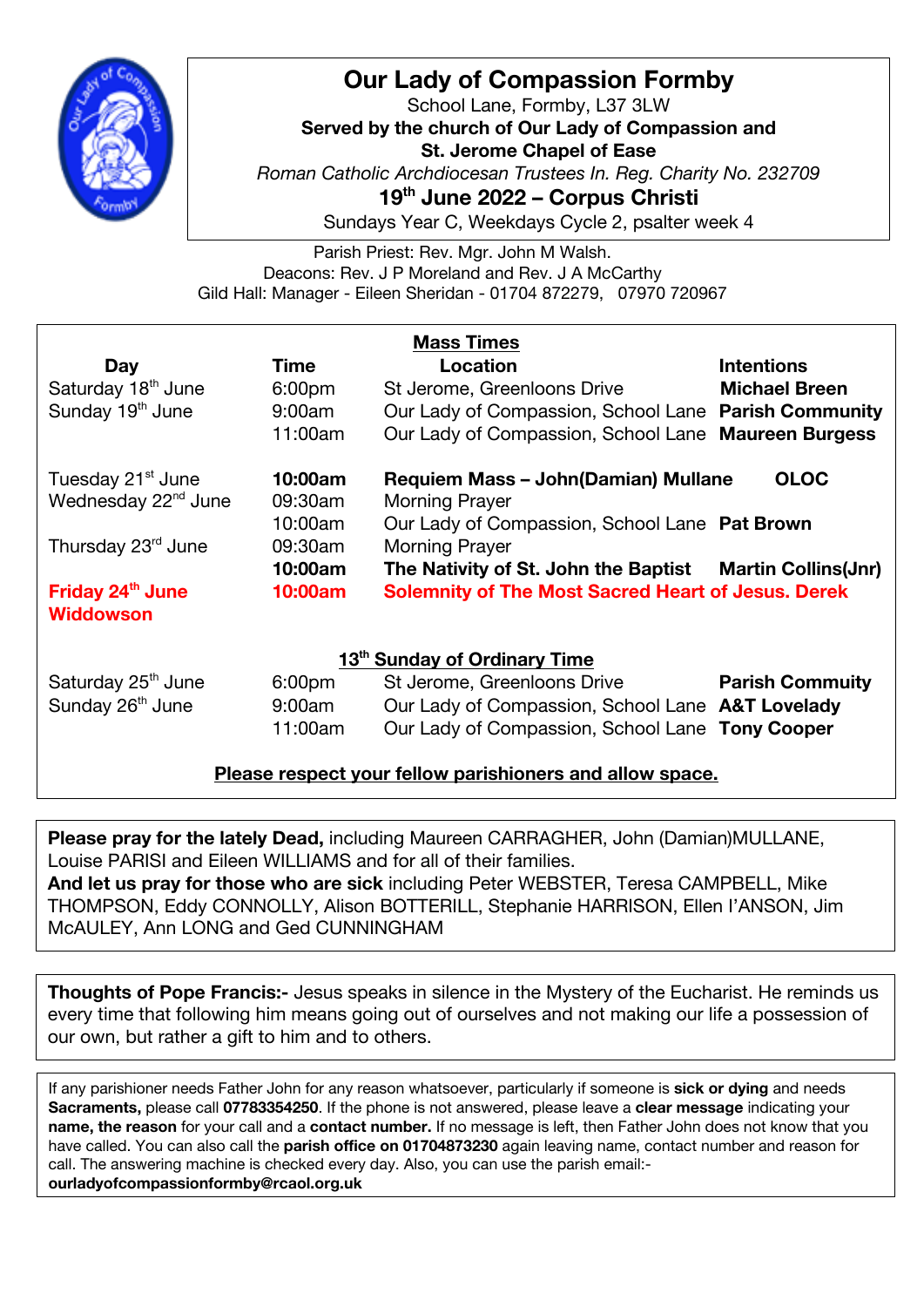## **Parish Notices**

**St. Jerome's School:-** is celebrating 50 years (a year late due to COVID!) and we would like to extend an invitation to anyone who has had a close association with the school to an afternoon tea in celebration of this anniversary. The tea will be held in the school hall on Tuesday 28th June at 2pm. There will be an opportunity to look at some old photographs and other exhibits as well as a tour of the school if you wish to have a look round. **Please R.S.V.P. by telephoning the school office on 01704 833211 by Wednesday 22nd June as space is limited.**

**St Jerome's Church:-** There will be an Open Meeting for all members of Our Lady of Compassion Parish on Wednesday, **June 29th at 7.30pm** in the Gild Hall to express views about how the Parish wants to use St. Jerome's Church.

**National board of Catholic women:-** We are hoping to begin a women's discussion group in the north and south Sefton deaneries. All women are very welcome to join us for our first get together on **Wednesday 13th July at 7.30pm in the Gild Hall Formby**. Discussions will be centred around women within the church, the obstacles they face and how we can move forward in the future to enable us to have an active role within the church. All ideas can then be fed back to the bishops of England and Wales via our archdiocesan representative for the National board of Catholic women. If you are interested but cannot attend you are welcome to e-mail Pat Murphy on mpmmurphy@aol.com or Clare McCarthy on claremccarthy488@gmail.com with any views or comments.

**Exposition of the Blessed Sacrament:-** will take place on two days this week commencing at 9.15 am. The first, on Wednesday and again on Friday for the feast of the Sacred Heart prior to the extra Mass this week to celebrate the special feast.

**The Chattery:-** will resume its normal opening time on Wednesday from 2pm to 3.30pm. This week local author and historian, Joan Rimmer, will give a short talk on a topic of local interest. Copies of her new book "Formby Folk Tales." Will be available to purchase. Mike \*

**Parish Pilgrimage to Lourdes:-** Lists will be available at both churches next weekend 25/26th June, for anyone wishing to register an initial interest in joining our pilgrimage next May, (15th -19th ) details of which appeared on last week's newsletter.

**LGBTQ+ Gathering and Mass:-** The next gathering for our LGBTQ+ family will be at All Saints, Anfield L4 1QC on Sunday 3<sup>rd</sup> July 2022 beginning with Mass at 2:00pm.

**Sefton Coach 7 , Lourdes:-** Sefton Coach 7 invites you to a Quiz Night on Friday 24th June at 7.30pm at St Helen's Parish Centre, Crosby, L23 7TQ to support young people who are travelling to Lourdes this summer. £4 per person with great prizes, raffles and fun games.

we are looking ahead to next year (already) and will be promoting Coach 7 and the wider pilgrimage in parishes by way of a small talk at the end of Mass, led by one of our young people. We will see you then.